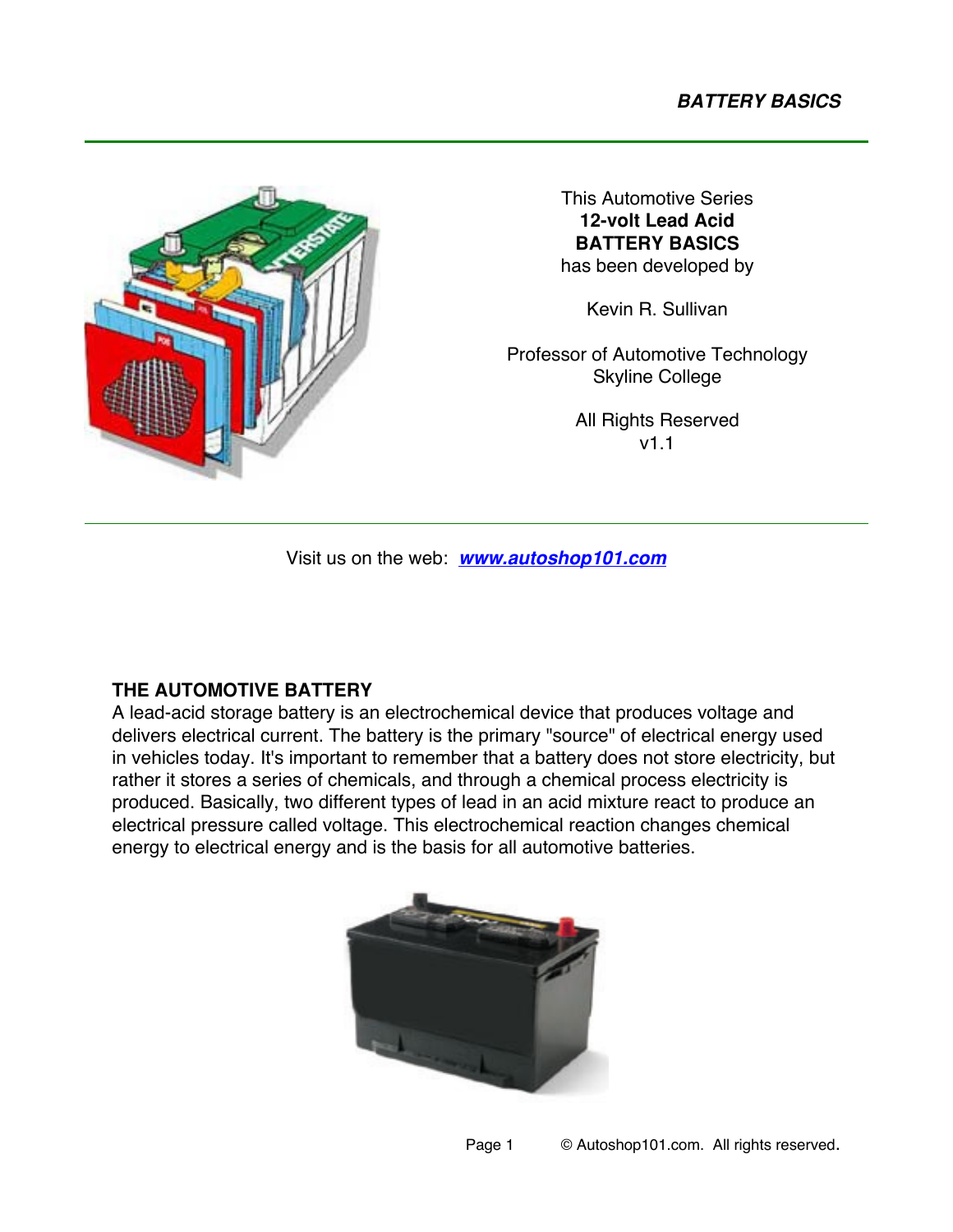# **THE PURPOSE OF THE BATTERY**

The battery supplies electricity when the:

**ENGINE IS OFF:** Electricity from the battery is used to operate lighting, accessories, or other electrical systems when the engine is not running.

**ENGINE IS STARTING:** Electricity from the battery is used to operate the starter motor and to provide current for the ignition system during engine cranking. Starting the car is the battery's most important function.

**ENGINE IS RUNNING**: Electricity from the battery may be needed to supplement the charging system when the vehicle's electrical load requirements exceed the charging system's ability to produce electricity. Both the battery and the alternator supply electricity when demand is high.



### **BATTERIES - Primary or Secondary**

Batteries can either be **a primary cell**, such as a flashlight battery once used, throw it away, or a **secondary cell**, such as a car battery (when the charge is gone, it can be recharged).

**PRIMARY CELL:** Because the chemical reaction totally destroys one of the metals after a period of time, primary cells cannot be recharged. Small batteries such as flashlight and radio batteries are primary cells.

**SECONDARY CELL:** The metal plates and acid mixture change as the battery supplies voltage. As the battery drains the metal plates become similar and the acid strength weakens. This process is called discharging. By applying current to the battery in the reverse direction, the battery materials can be restored, thus recharging the battery. This process is called charging. Automotive lead-acid batteries are secondary cells and can be recharged.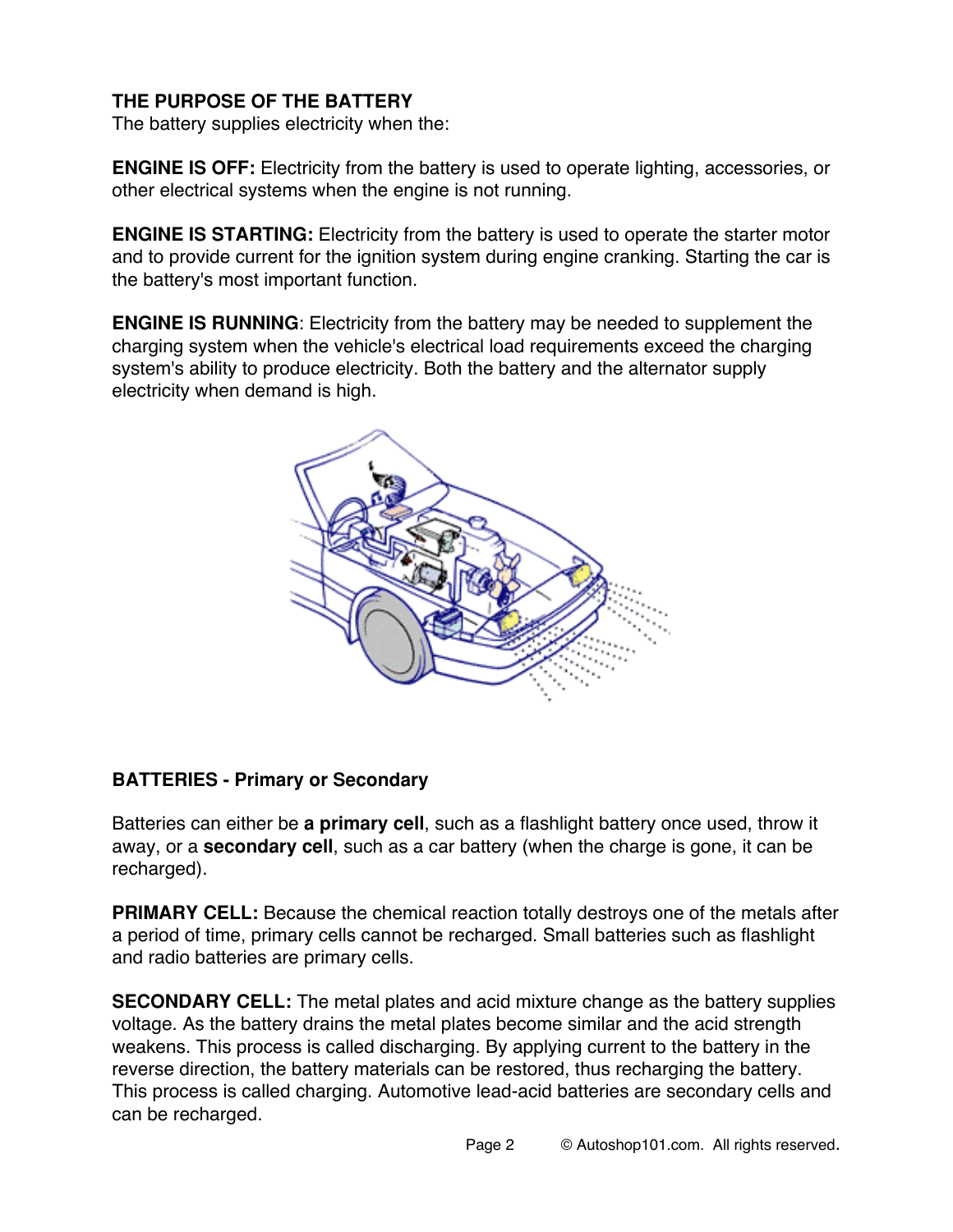### **BATTERIES - Wet or Dry Charged**

Batteries can be produced as Wet-Charged, such as current automotive batteries are today, or they can be Dry-Charged, such as a motorcycle battery where an electrolyte solution is added when put into service.

**WET-CHARGED:** The lead-acid battery is filled with electrolyte and charged when it is built. During storage, a slow chemical reaction will cause self-discharge. Periodic charging is required. Most batteries sold today are wet charged.

**DRY-CHARGED:** The battery is built, charged, washed and dried, sealed, and shipped without electrolyte. It can be stored for up to 18 months. When put into use, electrolyte and charging are required. Batteries of this type have a long shelf life. Motorcycle batteries are typically dry charged batteries.

## **BATTERY CONSTRUCTION**

An automobile battery contains a diluted sulfuric acid electrolyte and positive and negative electrodes, in the form of several plates. Since the plates are made of lead or lead-derived materials, this type of battery is often called a lead acid battery. A battery is separated into several cells (usually six in the case of automobile batteries), and in each cell there are several battery elements, all bathed in the electrolyte solution.

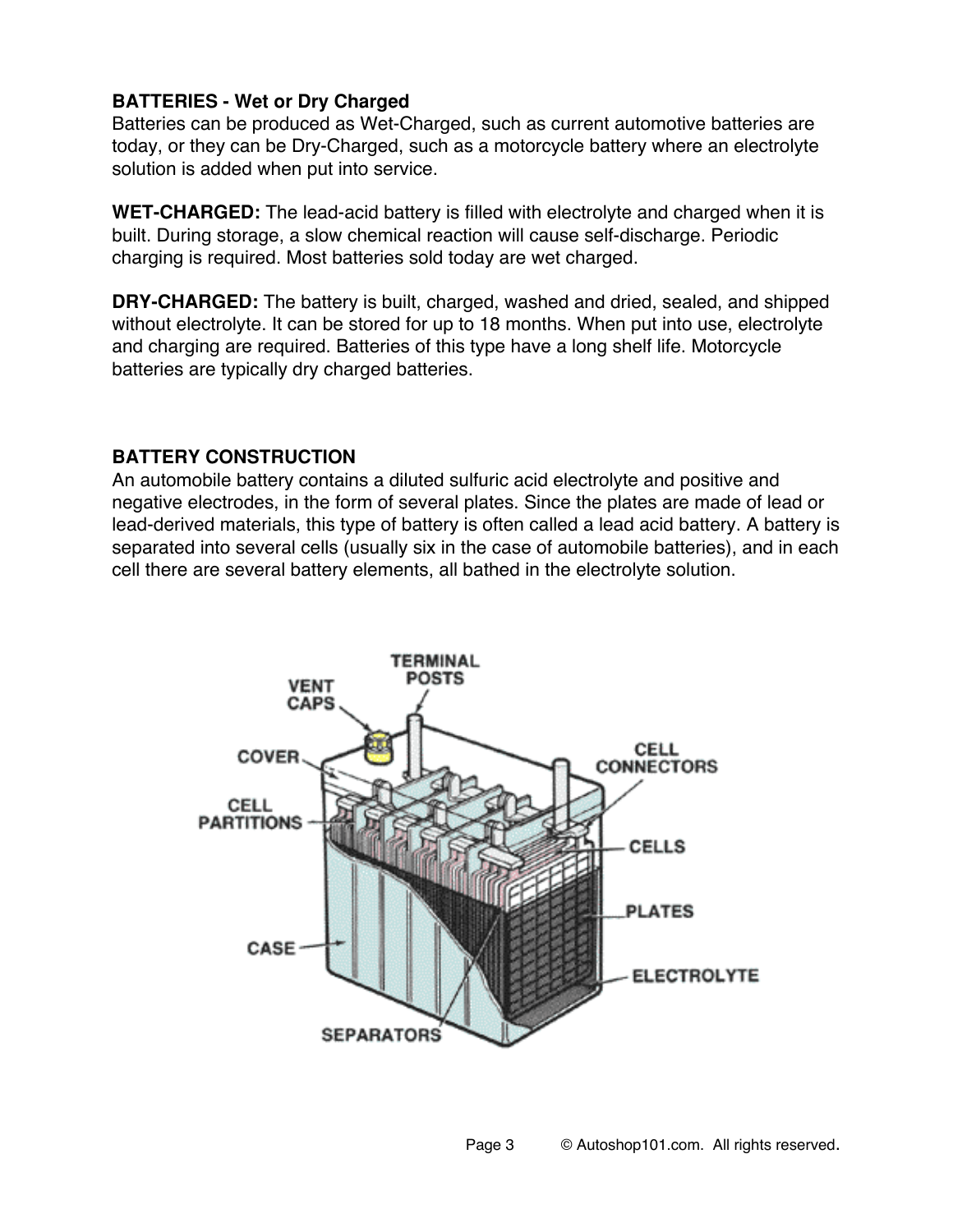## **CELL OPERATION**

Two dissimilar metals placed in an acid bath produce electrical potential across the poles. The cell produces voltage by a chemical reaction between the plates and the electrolyte. The positive plate is made of reddish-brown material such as Lead Dioxide (PBO2) while the negative plate is made of grayish material called Sponge Lead (PB). The acid bath is a mixture of sulfuric acid and water cell electrolyte. Together a cell element is formed.

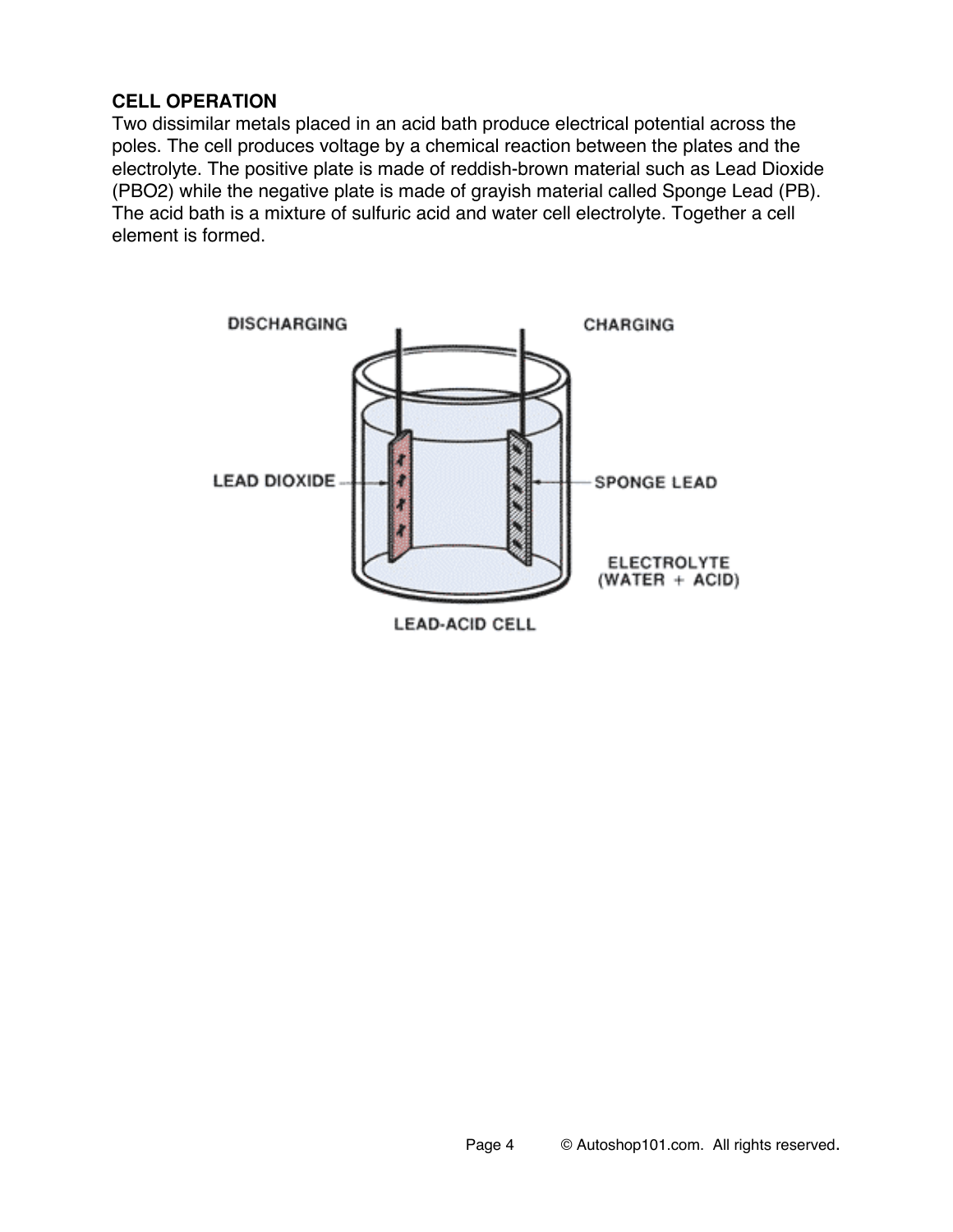**CYCLING** - The battery stores electricity in the form of chemical energy. Through a chemical reaction process the battery creates and releases electricity as needed by the electrical system or devices. Since the battery loses its chemical energy in this process, the battery must be recharged by the alternator. By reversing electrical current flow through the battery the chemical process is reversed, thus charging the battery. The cycle of discharging and charging is repeated continuously and is called "battery cycling".



#### **DEEP CYCLING**

Although batteries do cycle continuously, they do not cycle deeply. Deep cycling is when the battery is completely discharged before recharge.

**Automotive batteries** are not designed as deep cycle batteries. Automotive batteries are designed to be fully charged when starting the car; after starting the vehicle, the lost charge is replaced by the alternator. So the battery remains fully charged. Deep cycling an automotive battery will cause damage to the plates and shorten battery life.

**Marine or golf cart batteries (Deep Cycle Batteries)** on the other hand are designed to be completely discharged before recharging. Because charging causes excessive heat which can warp the plates, thicker and stronger plate grids are used. Normal automotive batteries are not designed for repeated deep cycling and use thinner plates.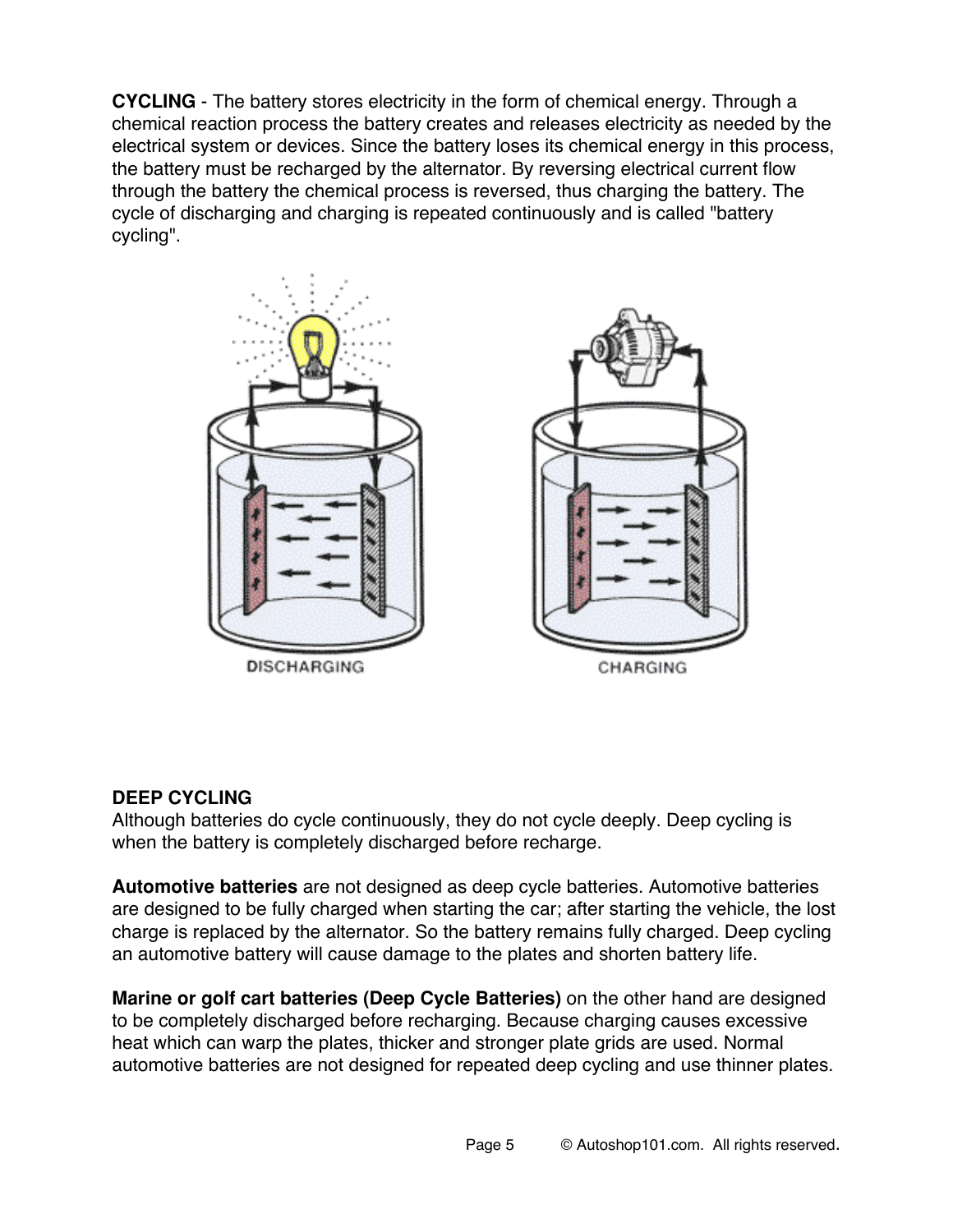### **CELL VOLTAGE**

Each cell element of the battery produces approximately 2.1 volts, regardless of the quantity or size of the plates. Automobile batteries have six cells that are connected in series, which produces a total voltage of 12.6 volts.



# 2.1 VOLTS X 6 CELLS =  $12.6$  VOLTS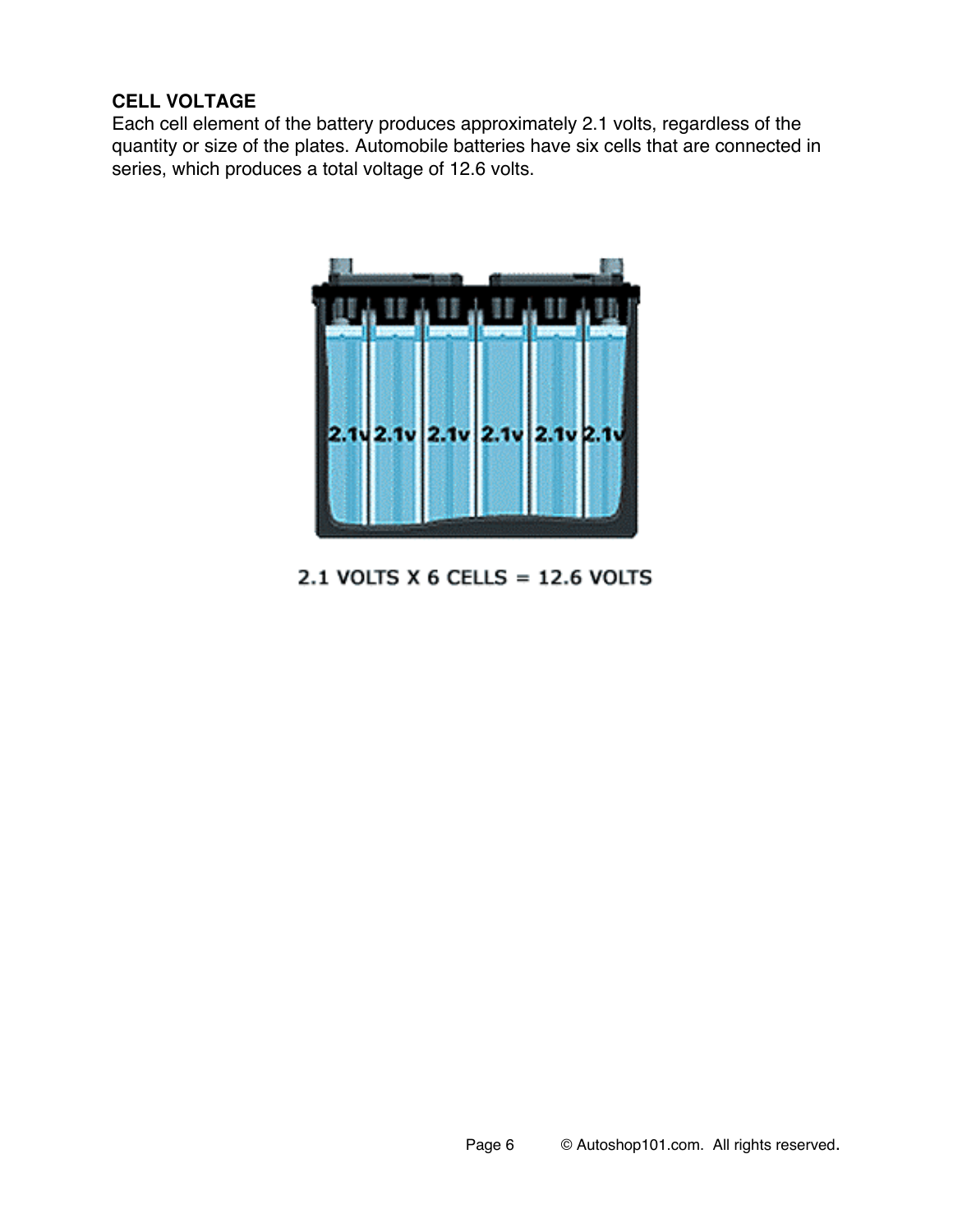# **BATTERY CELL ELEMENT**

The key to battery operation is the cell element. Positive plates and negative plates are each connected together by separate plate straps. These groups of positive and negative plates are then placed alternately, separated by micro-porous separators. Assembled together, the plates and separators form a battery cell element. Grouping the plates in this way serves to enlarge the surface area between the active materials and the electrolyte, thus allowing a greater amount of electricity to be supplied. In other words, the battery capacity is increased because of the increase in surface area. More plate surface area means the battery can deliver more current.

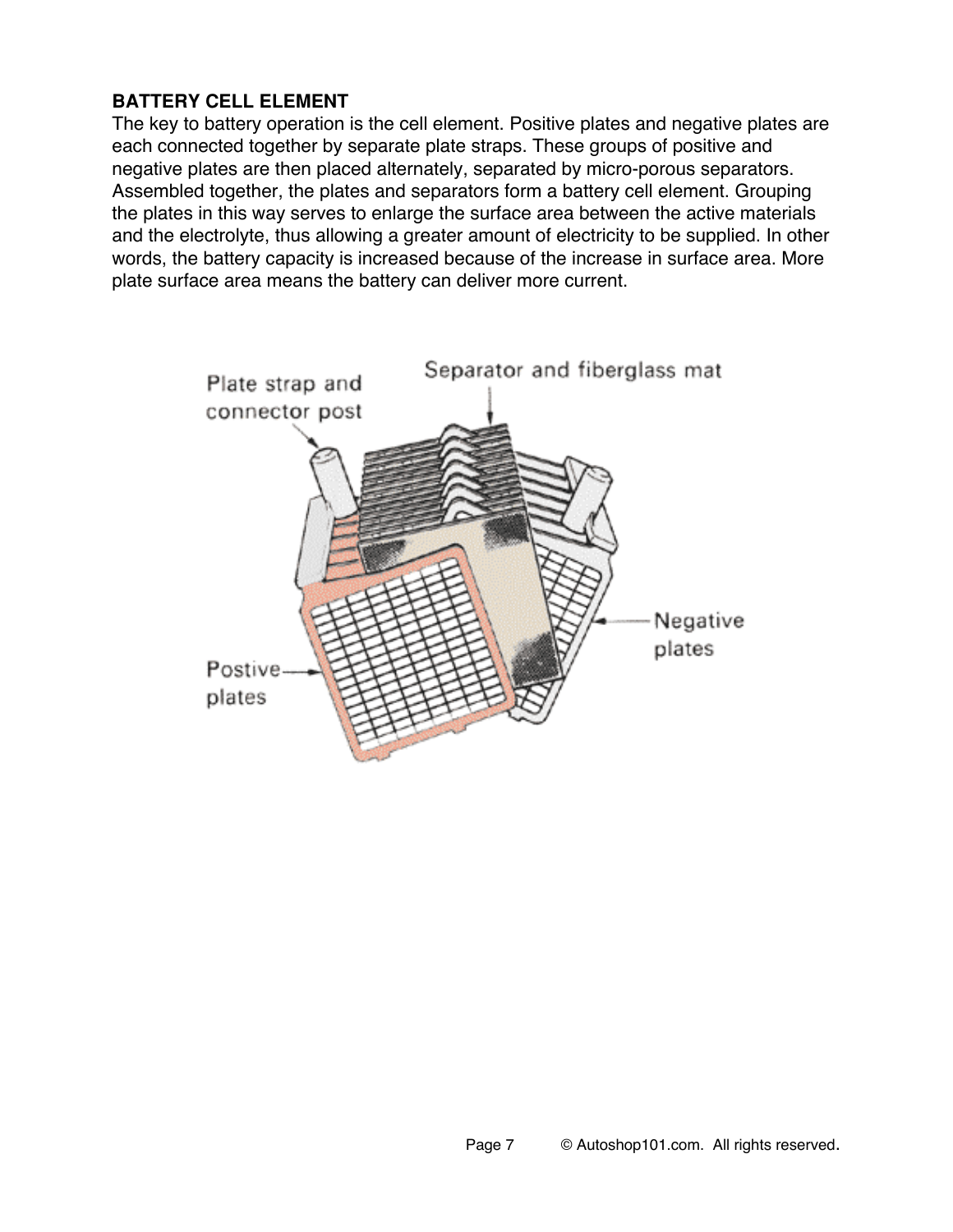### **PLATES**

Battery plates are constructed of a lead alloy containing a percentage of either Antimony or Calcium. The plates are designed as a thin flat grid, grids crossing at right angles (shown below) or grids crossing diagonally at different angles which reduces internal resistance. The grid provides the necessary framework for active material to be pasted onto the plate, making either a positive or a negative plate. The active material on a charged positive plate is a reddish-brown Lead Dioxide (PBO2), while the active material on a charged negative plate is a grayish Sponge Lead (PB).

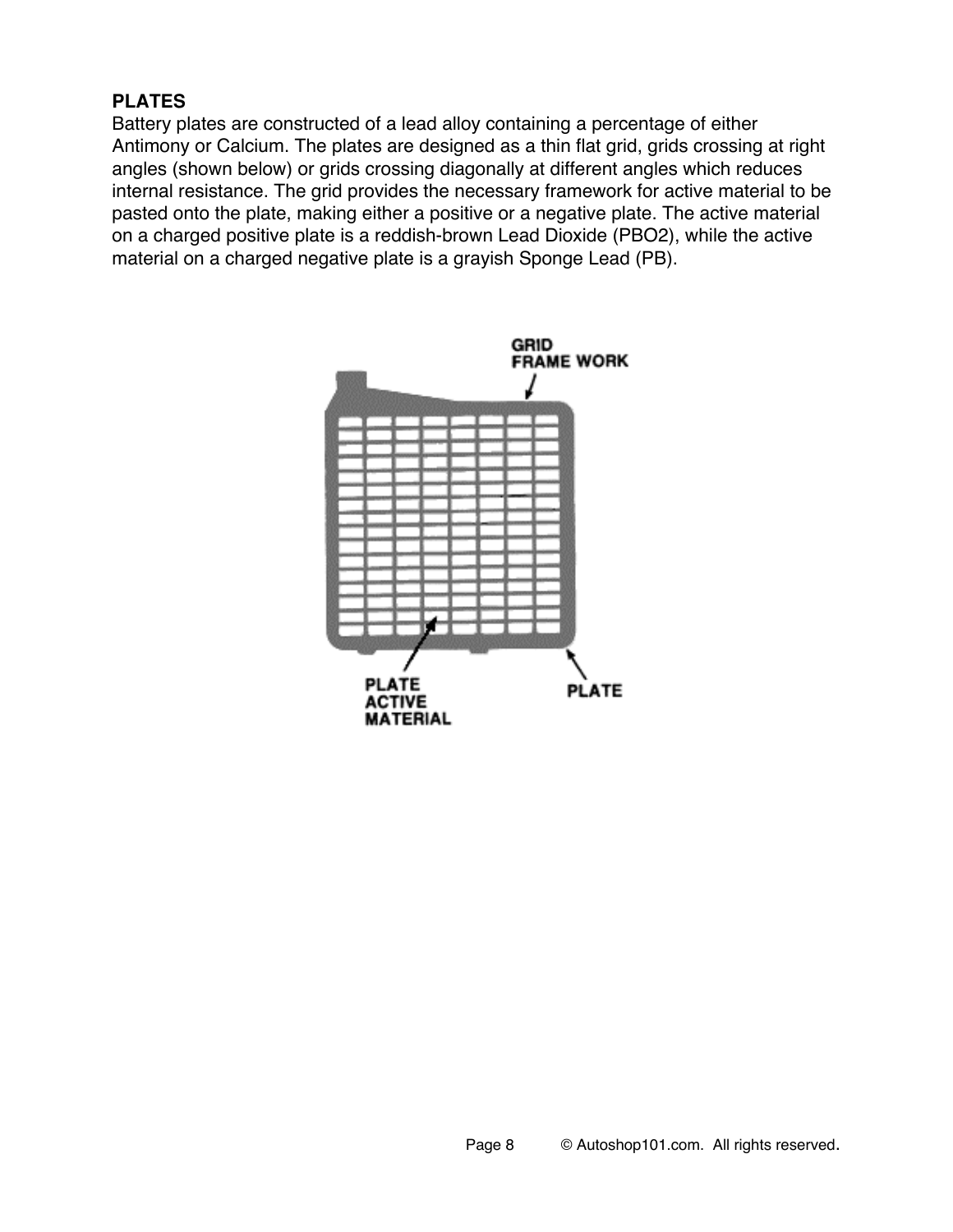## **GEL CELL BATTERIES**

A gel battery design is typically a modification of the standard lead acid automotive. A gelling agent is added to the electrolyte to reduce movement inside the battery case. Many gel batteries also use one way valves in place of open vents, this helps the normal internal gasses to recombine back into water in the battery, reducing gassing. The spiral design provides more plate surface area and closer plate spacing resulting in a lower internal resistance. This low resistance provides more power in a smaller battery case and the ability to recharge much faster.

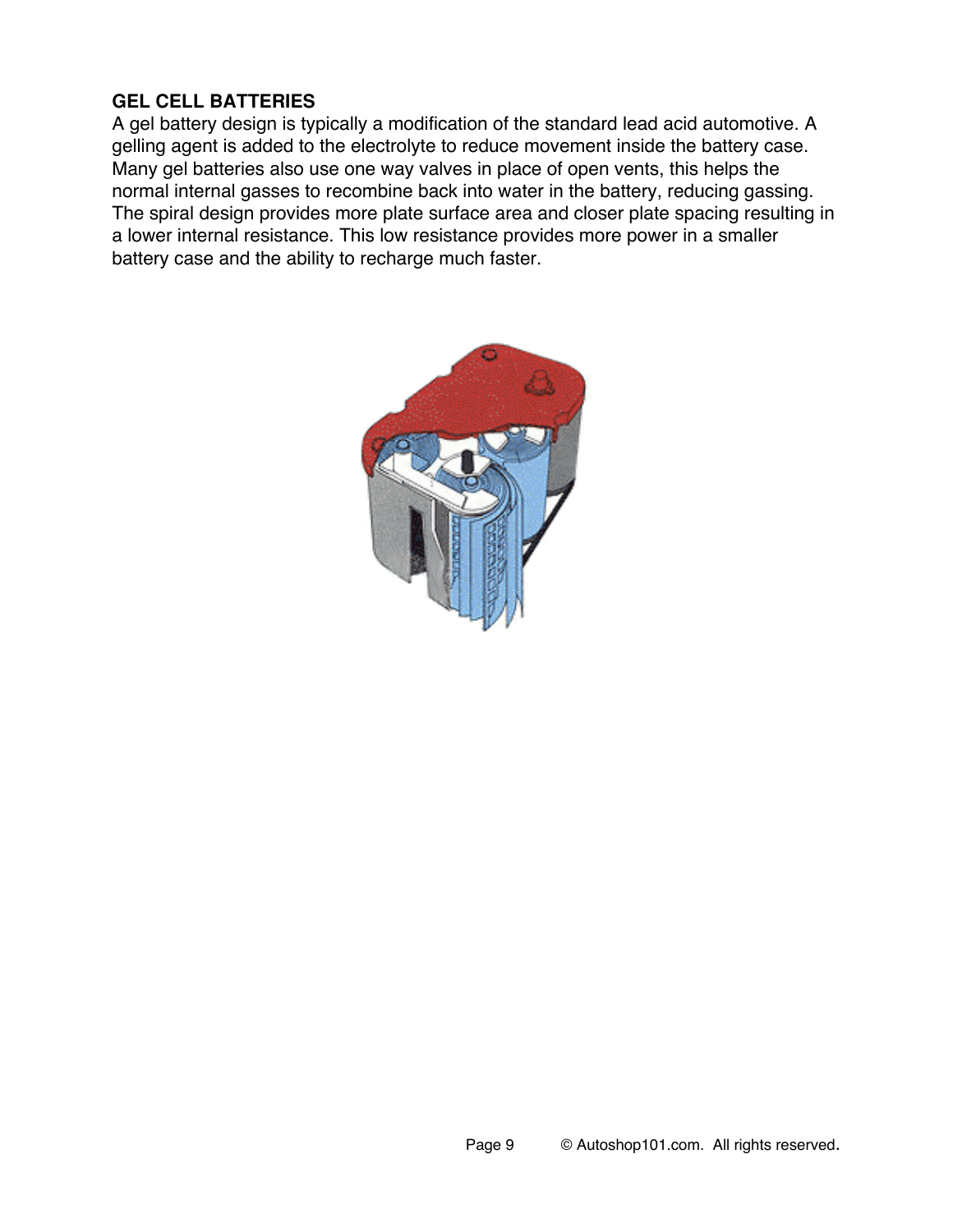## **BATTERIES - Antimony, Calcium, or Gel**

Several variations of the Lead -Acid battery are used today. Variations to the battery plate material and electrolyte solution provide different battery characteristics. Construction is basically the same; however, the materials used are slightly different.

**1. Lead Antimony** ( Most commonly used ).

Is commonly used in conventional lead acid battery which uses lead antimony cell plates.

#### **Advantages:**

- 1. Longer service life than Calcium batteries.
- 2. Easier to recharge when completely discharged.
- 3. Lower cost.

**2. Lead Calcium** ( AC Delco maintenance free batteries ).

Is a maintenance free lead acid battery which uses lead calcium cell plates.

#### **Advantages:**

1. Larger electrolyte reserve area above the plates.

- 2. Higher Cold Cranking Amp ratings.
- 3. Little or No maintenance.

**3. Recombination (Gel Cell)** ( Optima batteries and some others ).

Is a completely sealed lead acid battery which uses an electrolyte that is a gel (solid) rather than a liquid.

#### **Advantages:**

- 1. No liquid electrolyte to spill or leak.
- 2. Can be Deep Cycled several time without damage.
- 3. Totally corrosion and maintenance free.
- 4. Three to four times longer battery life than regular batteries.
- 5. More plate surface and closer plate spacing provides a compact case size.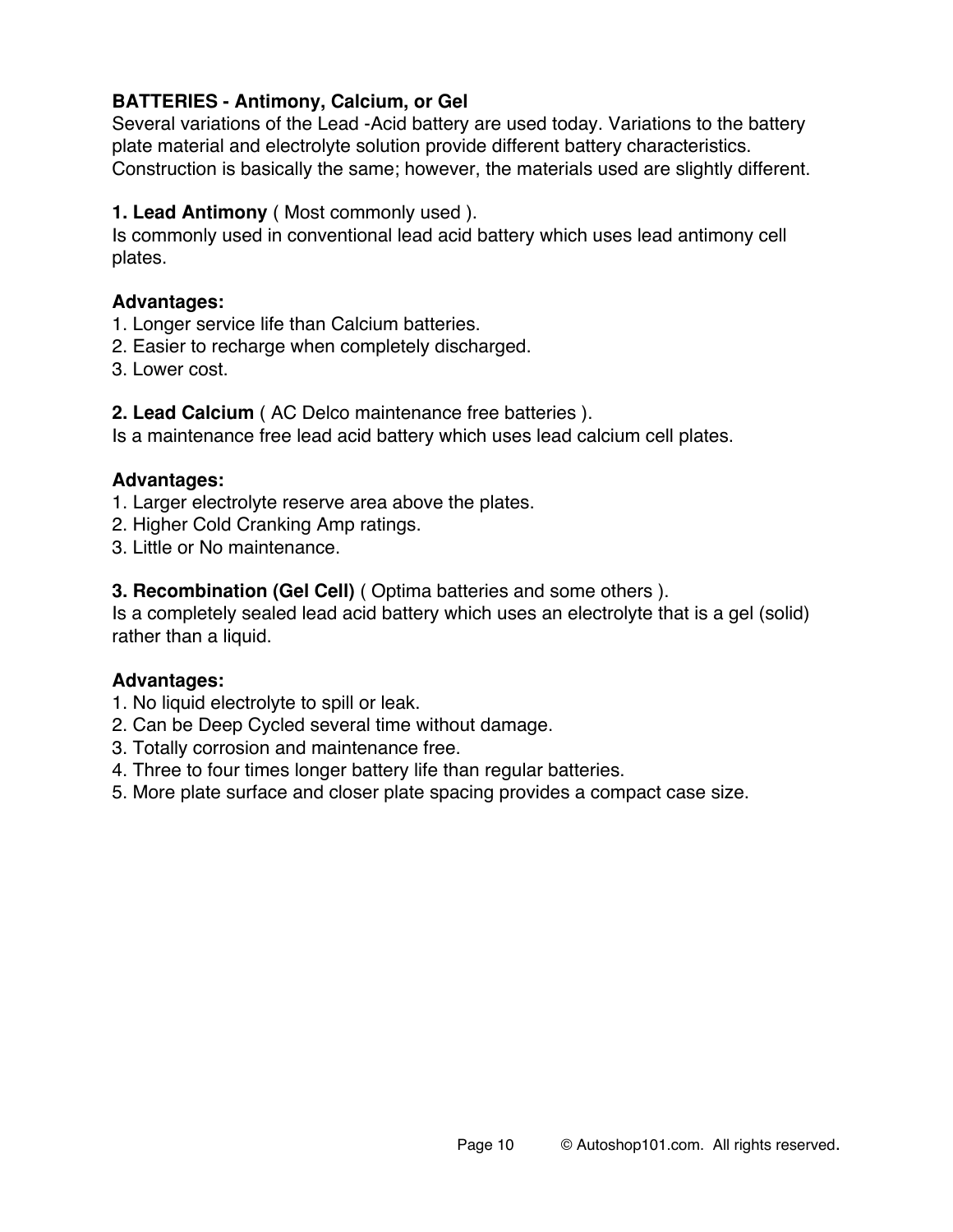## **LEAD ANTIMONY VS. LEAD CALCIUM**

#### **Lead-Antimony Cast Grid**

Conventional Low-Maintenance batteries use grids of Lead-antimony which is readily available, inexpensive, easy to cast, and provide a rechargeable battery that offers optimum efficiency and low cost. Lead antimony is used in **Low-Maintenance batteries.** Such batteries are built to reduce internal heat and water loss. Battery construction provides a deeper well area to allow a slight water loss over the life of the battery. Under normal conditions, the addition of water should not be required.

#### **Lead-Calcium Grid**

The maintenance-free batteries, such as Delco Freedom batteries, uses calcium. The lead-calcium grid is strong, more resistant to corrosion as well as overcharging, gassing, water usage, and self-discharge, all of which shorten battery life in conventional lead-acid batteries. Lead calcium is used in **Maintenance Free batteries**. Battery construction provides a deeper well area to allow a slight water loss over the life of the battery. No provision for adding water to the cells is provided because the battery is sealed.

### **ELECTROLYTE**

Battery electrolyte is a mixture of 36% sulfuric acid (SO4) and 64% distilled water (H20). Batteries today have an electrolyte with a specific gravity of 1.270 (at 20'C, 68'F) when fully charged. Specific Gravity is the weight of a given volume of liquid in comparison to the weight of the same volume of water. The higher the specific gravity of a liquid the denser (thicker) it is. Testing specific gravity will be discussed in the Battery Service Module.

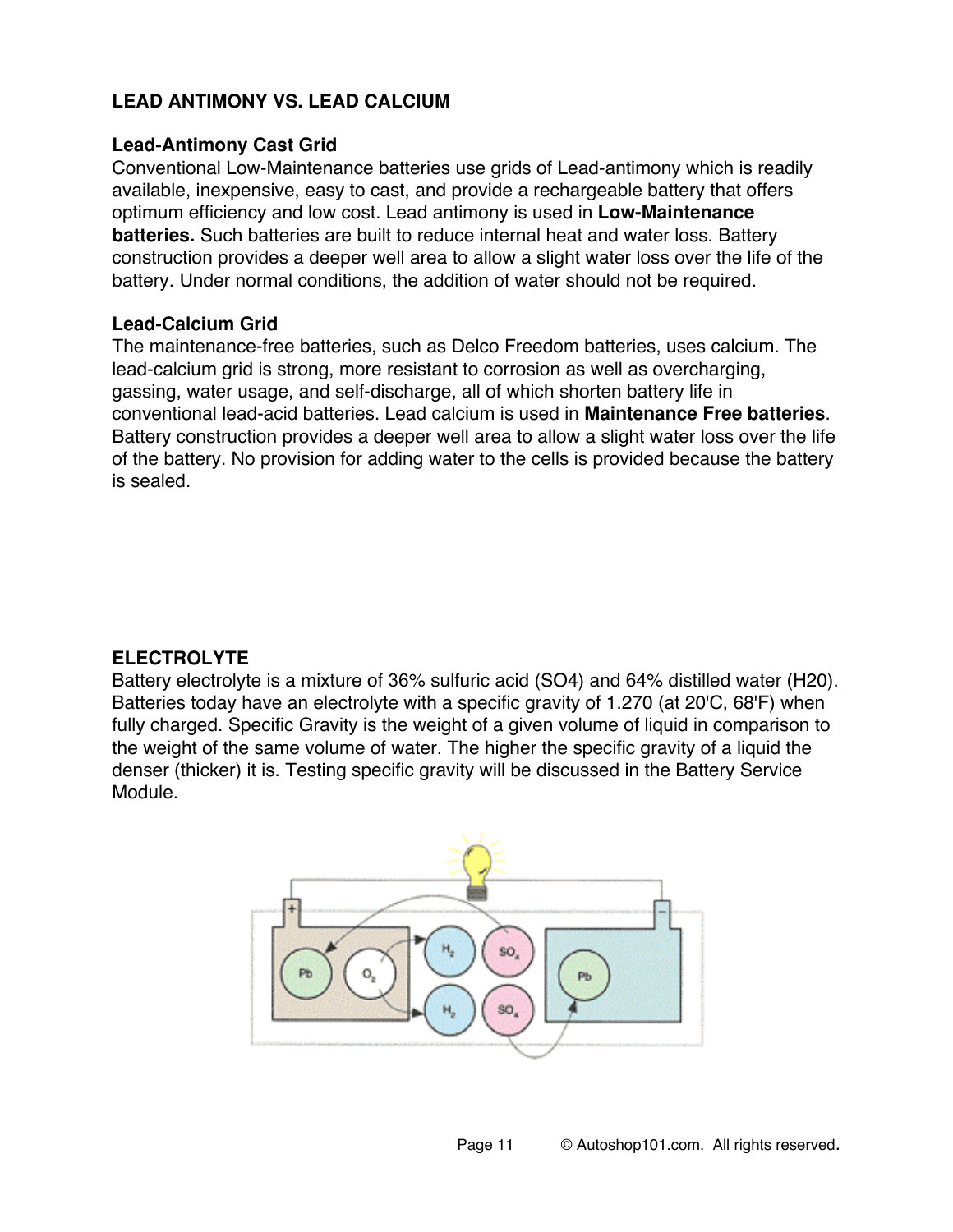### **SPECIFIC GRAVITY OF ELECTROLYTE**

Specific gravity means exact weight. A "Hydrometer" or a "Refractometer" compares the exact weight of electrolyte with that of water. Electrolyte in a charged battery is stronger and heavier than electrolyte in a discharged battery. By weight, the electrolyte in a fully charged battery is about 36% acid and 64% water. The specific gravity of water is 1.000, and the specific gravity of sulfuric acid is 1.835, which means the acid is 1.835 times heavier than the water. The battery electrolyte mixture of water and acid has a specific gravity of 1.270 and is usually stated as "twelve and seventy."



 $S.G. = 1.835$   $S.G. = 1.000$   $S.G. = 1.270$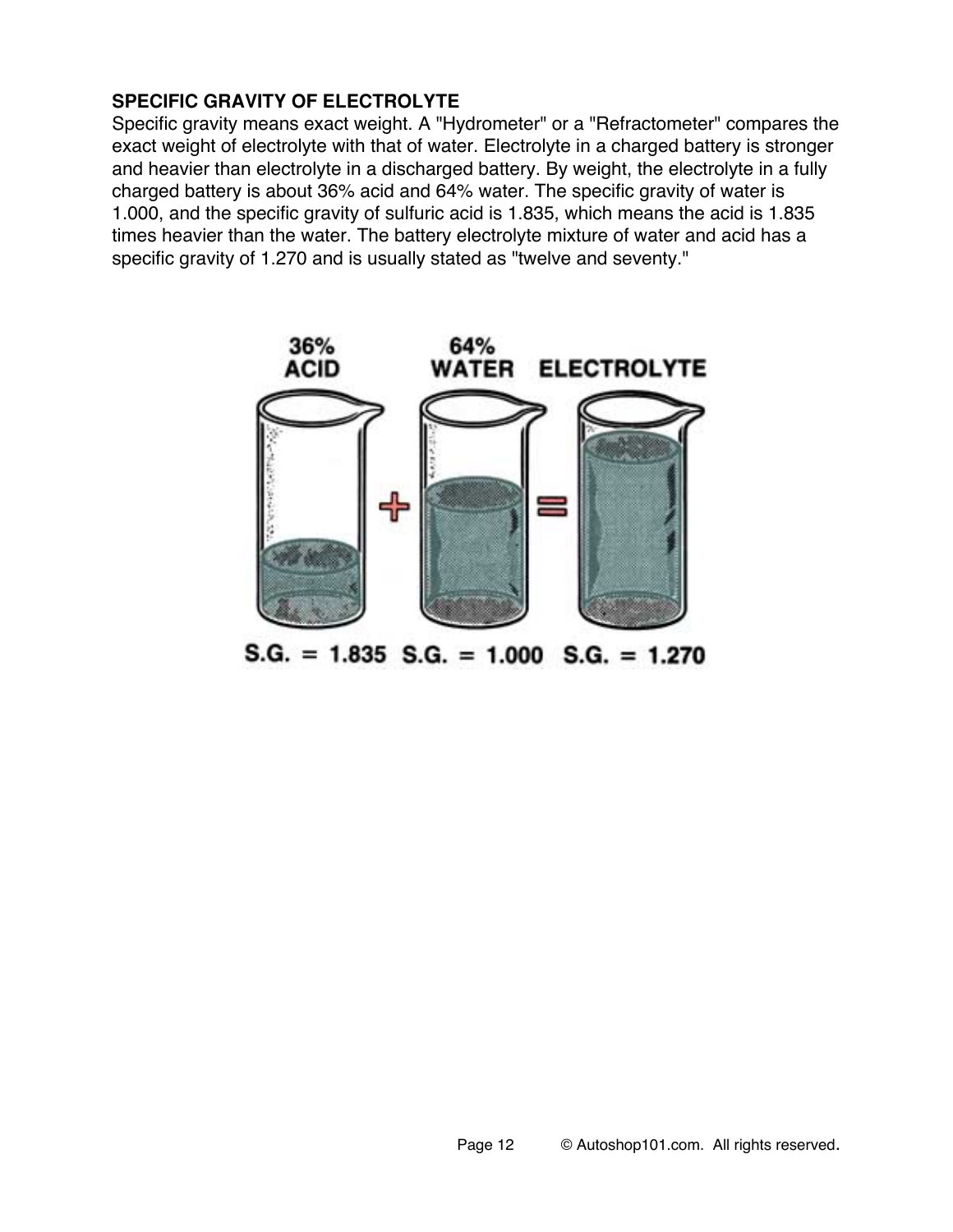## **BATTERY SPECIAL HANDLING**

The electrolyte inside the battery is a mixture of sulfuric acid and water. Sulfuric acid is very corrosive and can cause severe injury to your skin and eyes. Always wear protective goggles, gloves, and apron while servicing the battery. If it gets on your skin, flush with a large quantity of water immediately; if it gets in your eyes, flush with large quantities of water immediately (a mild solution of baking soda and water will neutralize the acid) and seek medical attention as soon as possible.

Because sulfuric acid will eat through clothing, it is advisable to wear proper work clothing when handling batteries. When charging the battery, hydrogen gas is released so it is extremely important to keep flames or sparks away from the battery to prevent explosion.

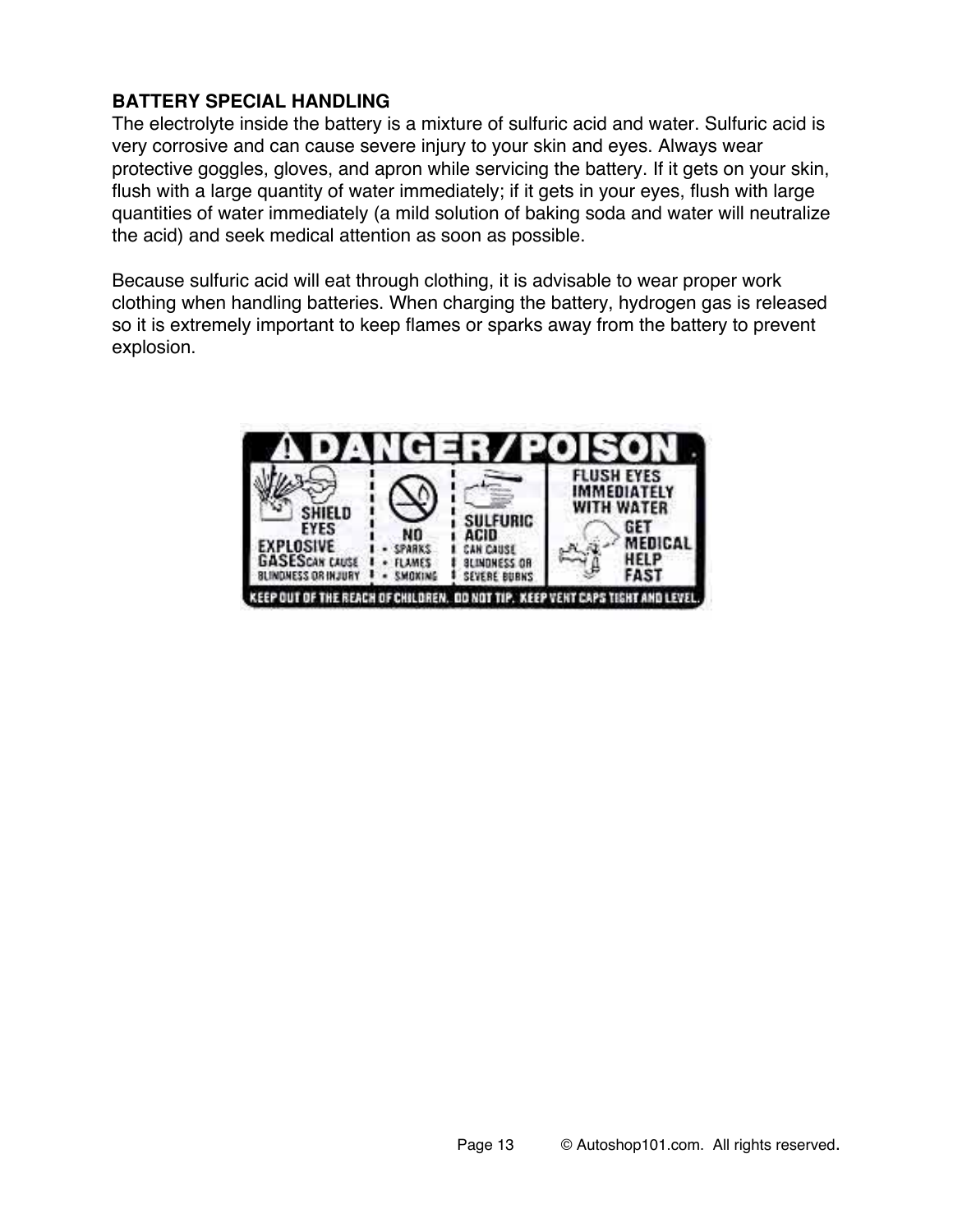### **BATTERY CASE**

The battery case holds the electrolyte and the individual battery cell elements. It is divided into six compartments or cells. The plates are raised up off the bottom of the case with ribs to prevent them from shorting out if any of the active materials (lead, etc.) should happen to fall from the plates. The case is made of polypropylene, hard rubber, and plastic base materials. Some battery manufacturers use translucent plastic cases which allow checking electrolyte level without removing vent caps. These cases often have "upper" and "lower" electrolyte level markers on the outside of the case.

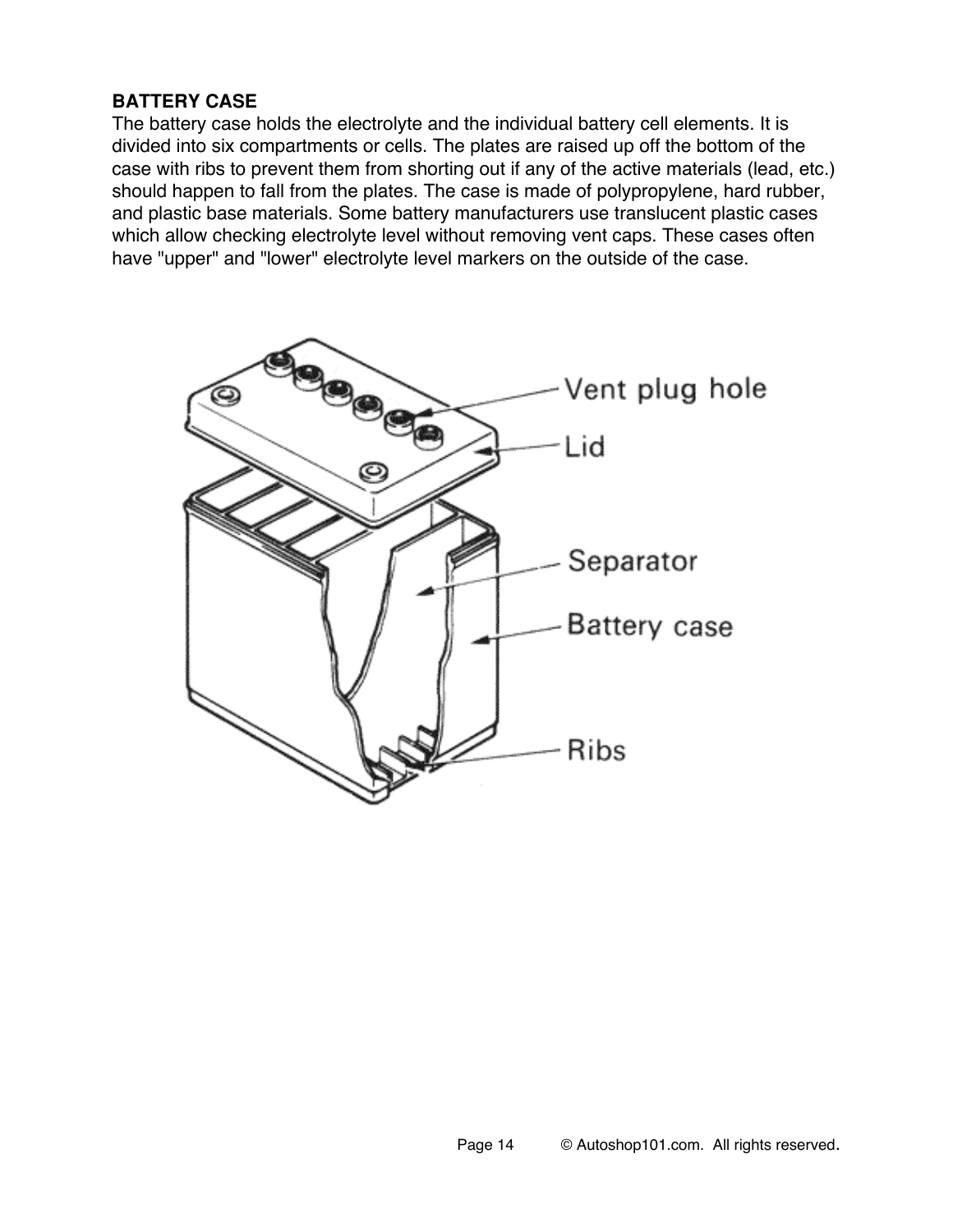## **VENT CAPS**

Vent caps cover the holes that are used for adding electrolyte. They are also designed to separate the sulfuric acid mist and the hydrogen gas that forms when the battery charges. The caps are designed to the sulfuric acid mist to condense and drop back into the battery and allow hydrogen gas to escape through the vent holes to the atmosphere. Vent caps can cover each individual cell as shown below. Note:Many Gel Cell Batteries use a one way check valve enplane of vents.



# **VENT CAP STRIPS**

Most batteries today use vent cap strips that cover multiple cells (shown below). The caps are are designed to allow hydrogen gas to escape and sulfuric acid mist to condense and drop back into the battery.

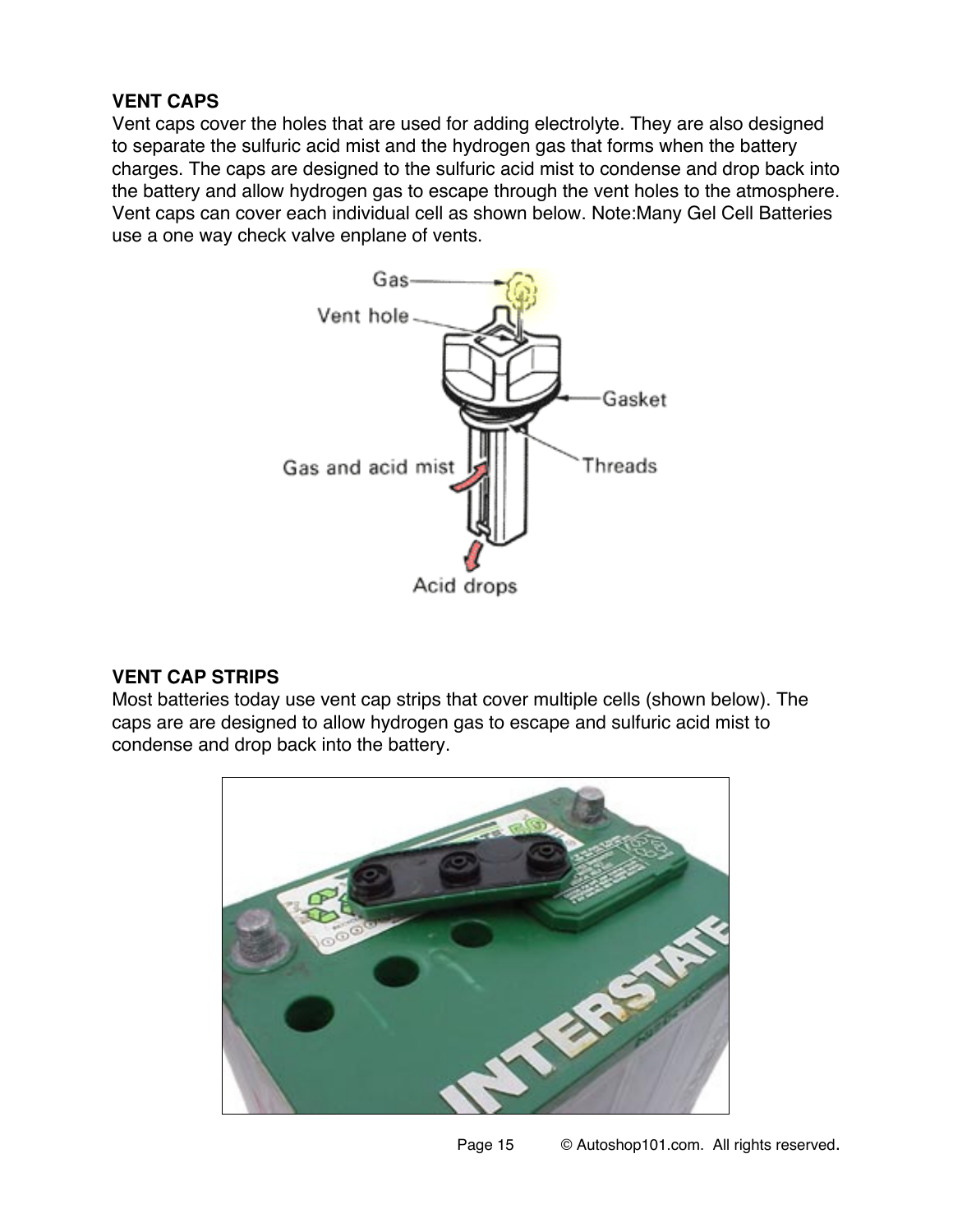## **BATTERY TERMINAL DESIGN**

Three design types of battery terminals are used; the Top (Post) Terminal, Side Terminal, and the "L" Terminal types. The **top terminal** design is the most popular among automotive batteries. Top post terminal batteries have tapered posts on the top of the battery. The **side terminal** design is used exclusively by General Motors, and the **"L" terminal** design is used in marine applications; both have internally threaded terminals.



### **BATTERY TERMINAL IDENTIFICATION**

Battery terminals are identified as either "**positive**" or "**negative**". Battery cases are marked with a "**+**" for the positive terminal, and a "**-**" on the negative terminal as shown below. The words "**POS**" or "**NEG**" are often used instead of the **+** or **-**. On top post terminal batteries, the positive post is slightly wider than the negative terminal post. This allow for easy identification.

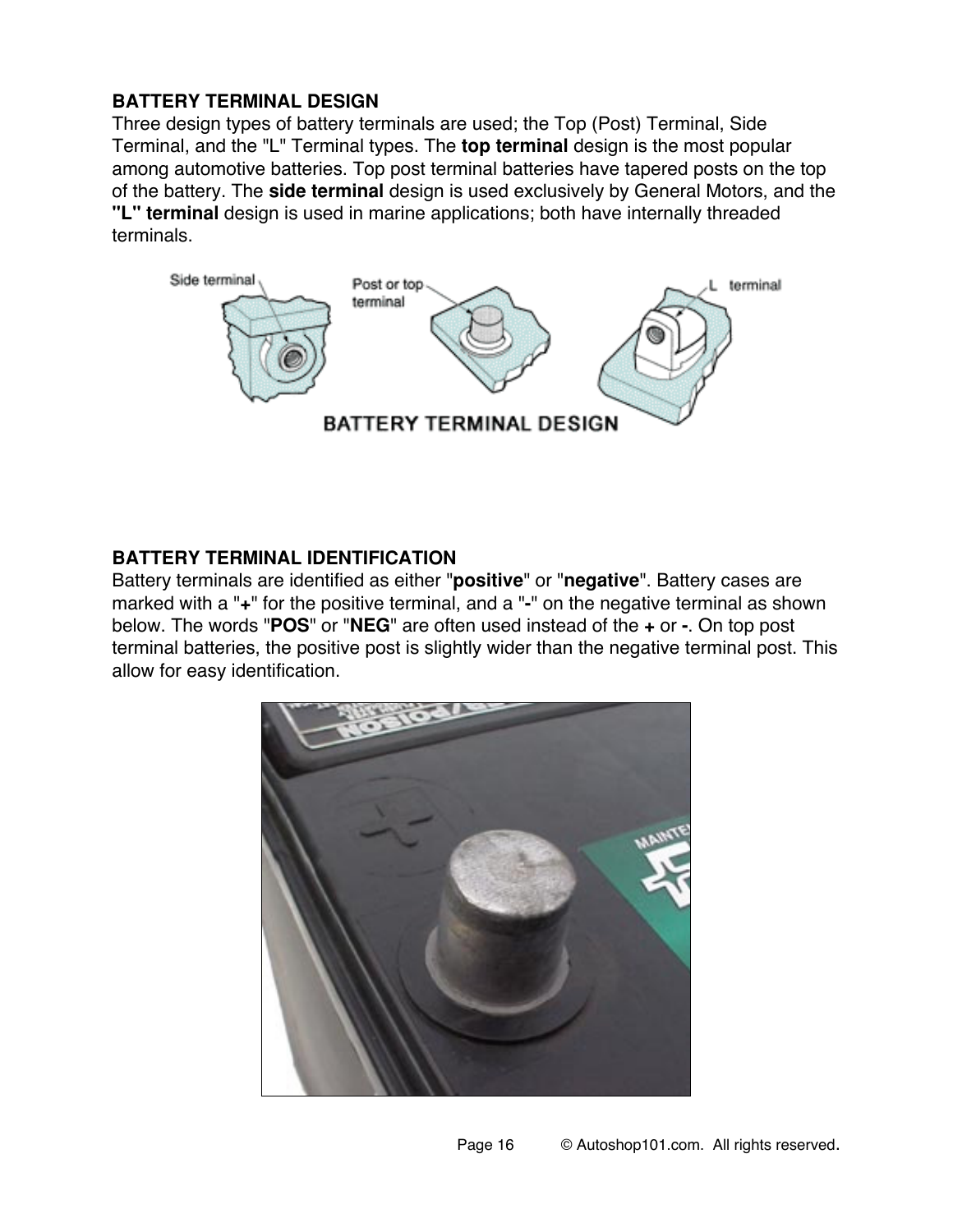#### **BATTERY TERMINAL CLAMPS**

Battery cable clamps are can be made of steel or lead depending on the manufacturer. In addition, they can be attached to the cable by either crimp or bolt and nut. A crimped one piece battery cable with clamp is the most common used today.



**STEEL**



**LEAD**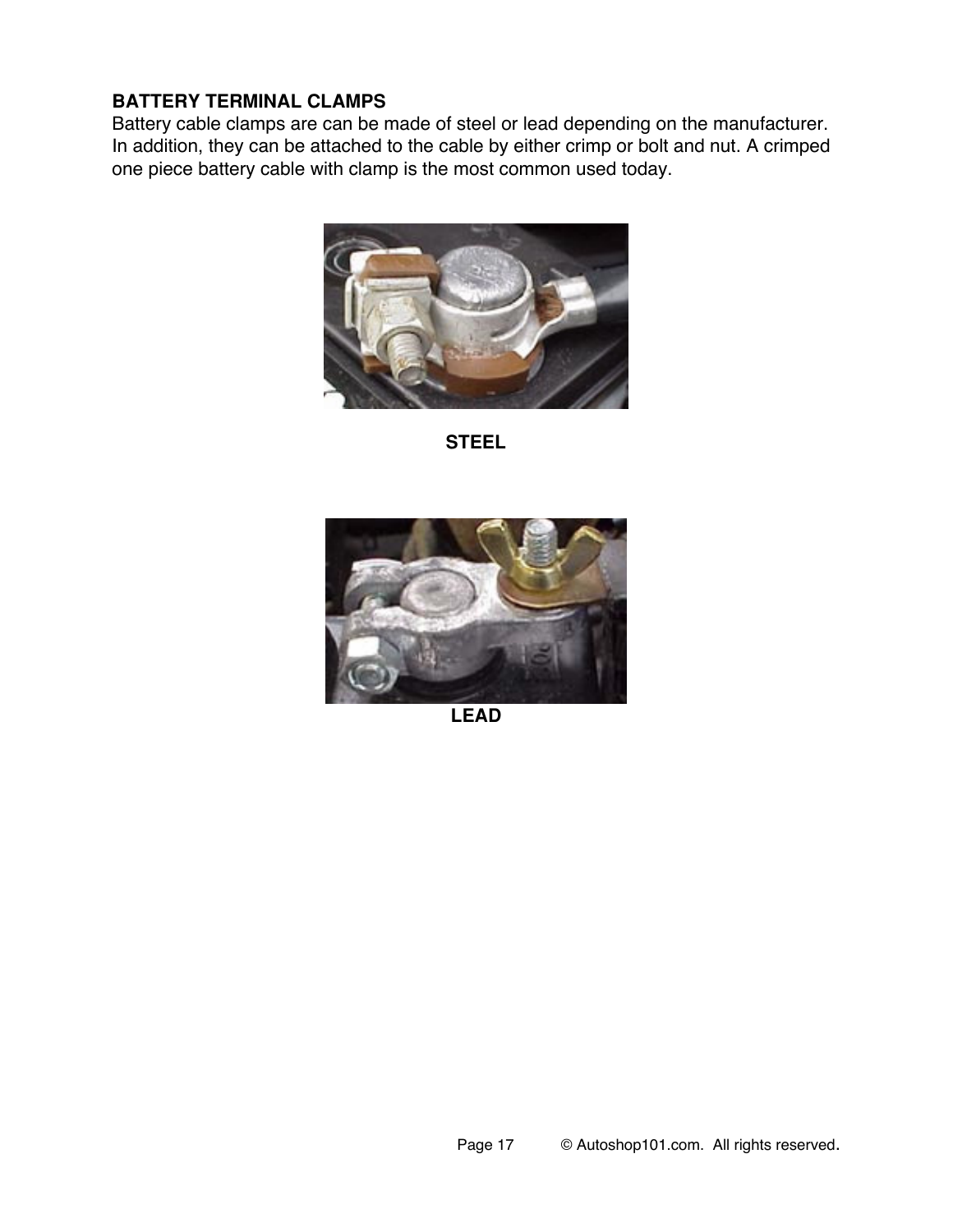## **BUILT IN SPECIFIC GRAVITY INDICATOR**

Most maintenance free batteries use a built in single ball hydrometer that measures specific gravity in one cell, which is located on the top of the battery.



## **BATTERY HOLD DOWN / CARRIER**

Battery hold downs are used to stop the battery from vibrating, moving, or spilling over while the car is in motion. Vibration will cause the battery to fail prematurely. Excessive vibration or sharp movement will cause active material to fall off the plates ruining the battery. The battery must always be secured. Additionally, a battery carrier or tray underneath the battery aids in securing the battery to the vehicle.

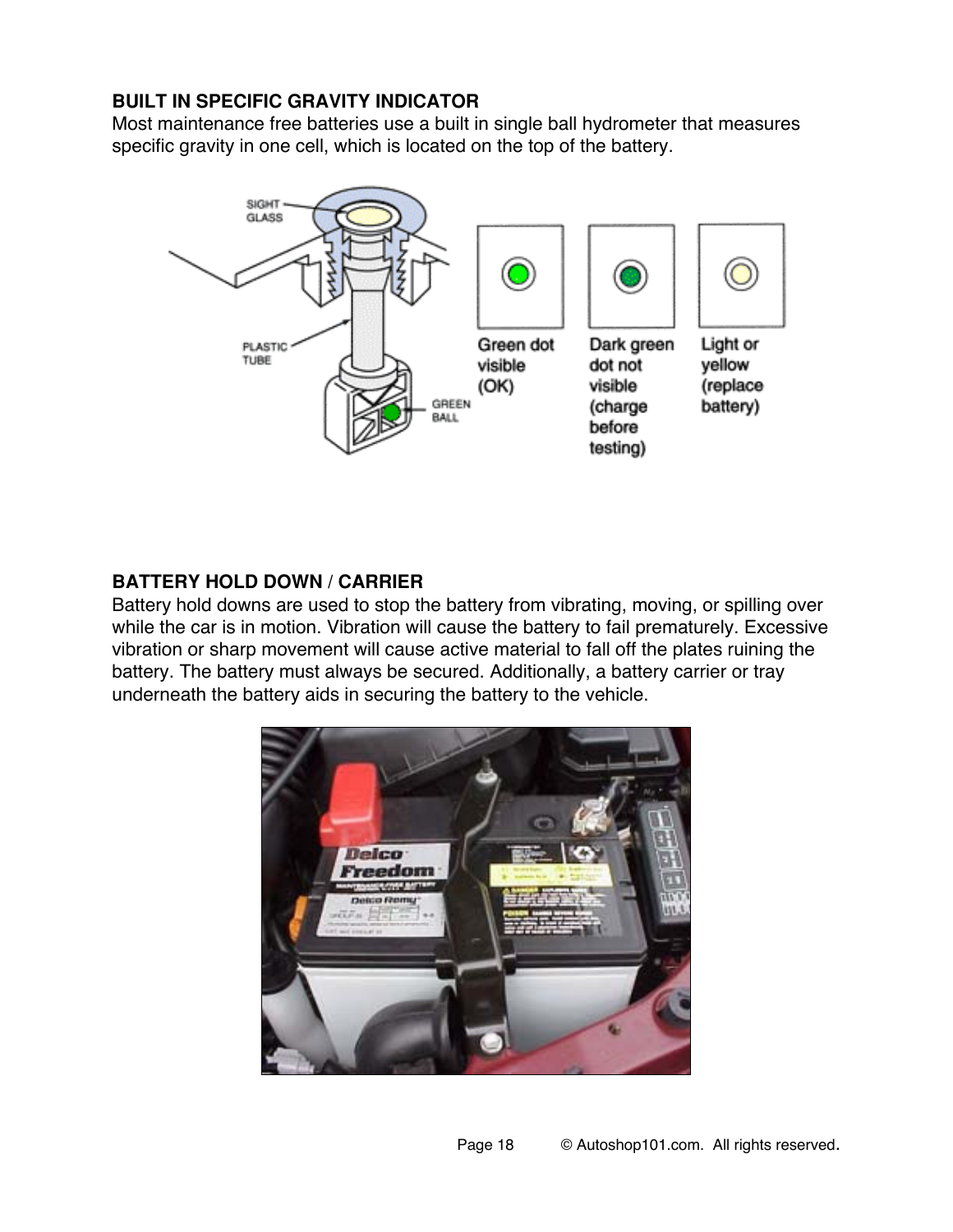## **MANUFACTURER CODE / DATE CODE**

A manufacturer's code is stamped onto the battery case at time of its manufacture. This manufacturers code contains information as to the date of manufacture, type, manufacturing plant, etc.

A two letter code ( B0, A9, etc.) is also placed on the battery to make it easier for resellers and consumers to identify the production date. The code is on a sticker affixed to the battery or hot-stampded into the case cover along the top edge. The first letter represents the month, and the second number represents the year. The picture below shows B9, which is February 1999. Fresh batteries are always the best. Refer to the battery vendor or supplier for this information.

### **STICKER DATE CODES**

 $A =$  January  $B = Fe$ bruary  $C = March$  $D =$ April  $E =$ May  $F =$  June  $G =$  July  $H =$  August  $J =$  September  $K = October$  $L =$  November  $M =$  December

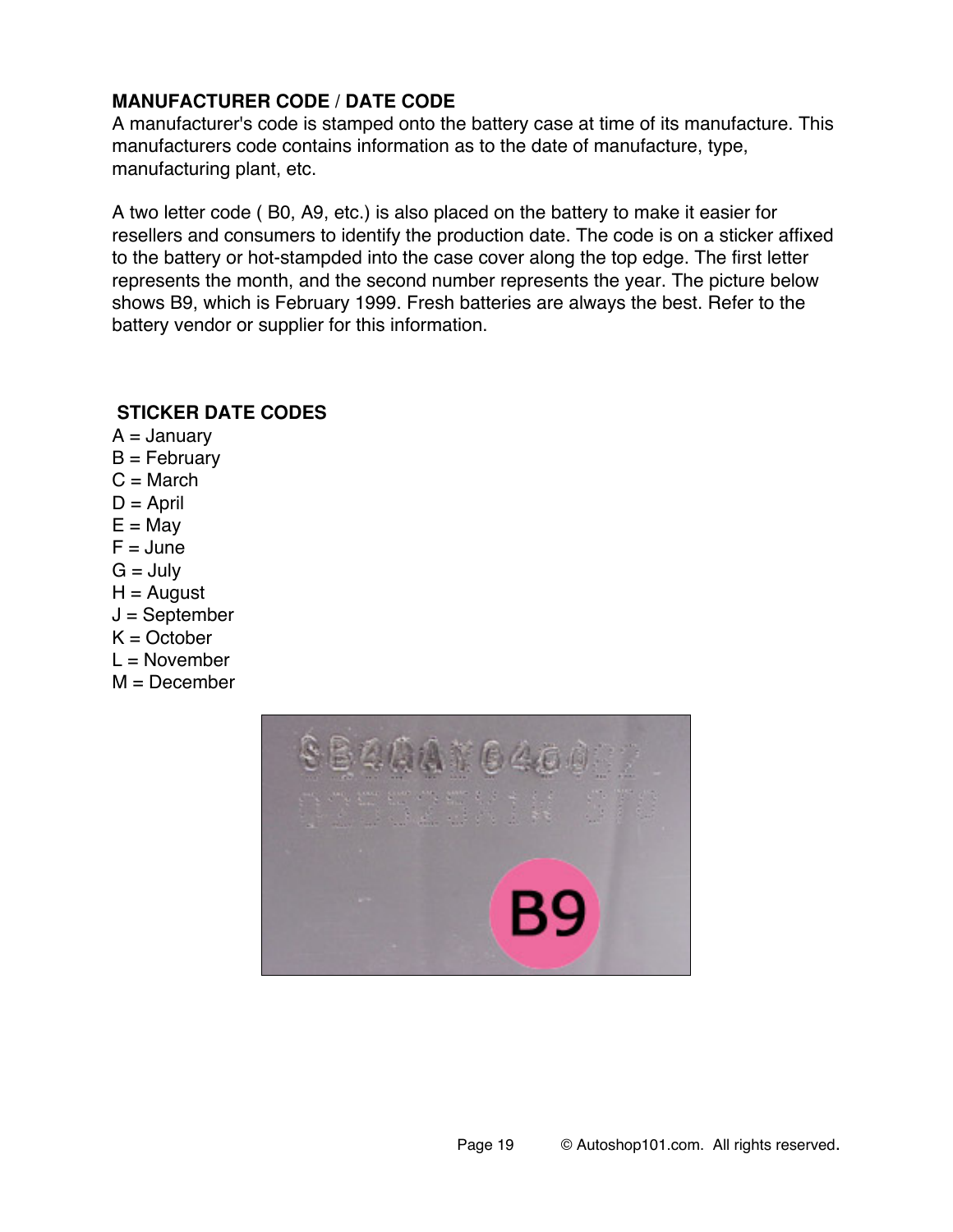## **DATE CODE EXCEPTIONS**

**DELCO** - Freedom, Voyager, and some Sears brands:

The code dates are stamped on the cover, usually near the posts. The first character represents the year (0-9) and the second shows the month (A-M, skipping I). For example, 4CN1 would stand for 1994, March.



**EXIDE** - Napa Legend, Edge, Power-Tron and Titan:

The fourth or fifth character may be a letter code for the month and the following character a number code for the year (i.e. RO8F3B stands for June 1993).

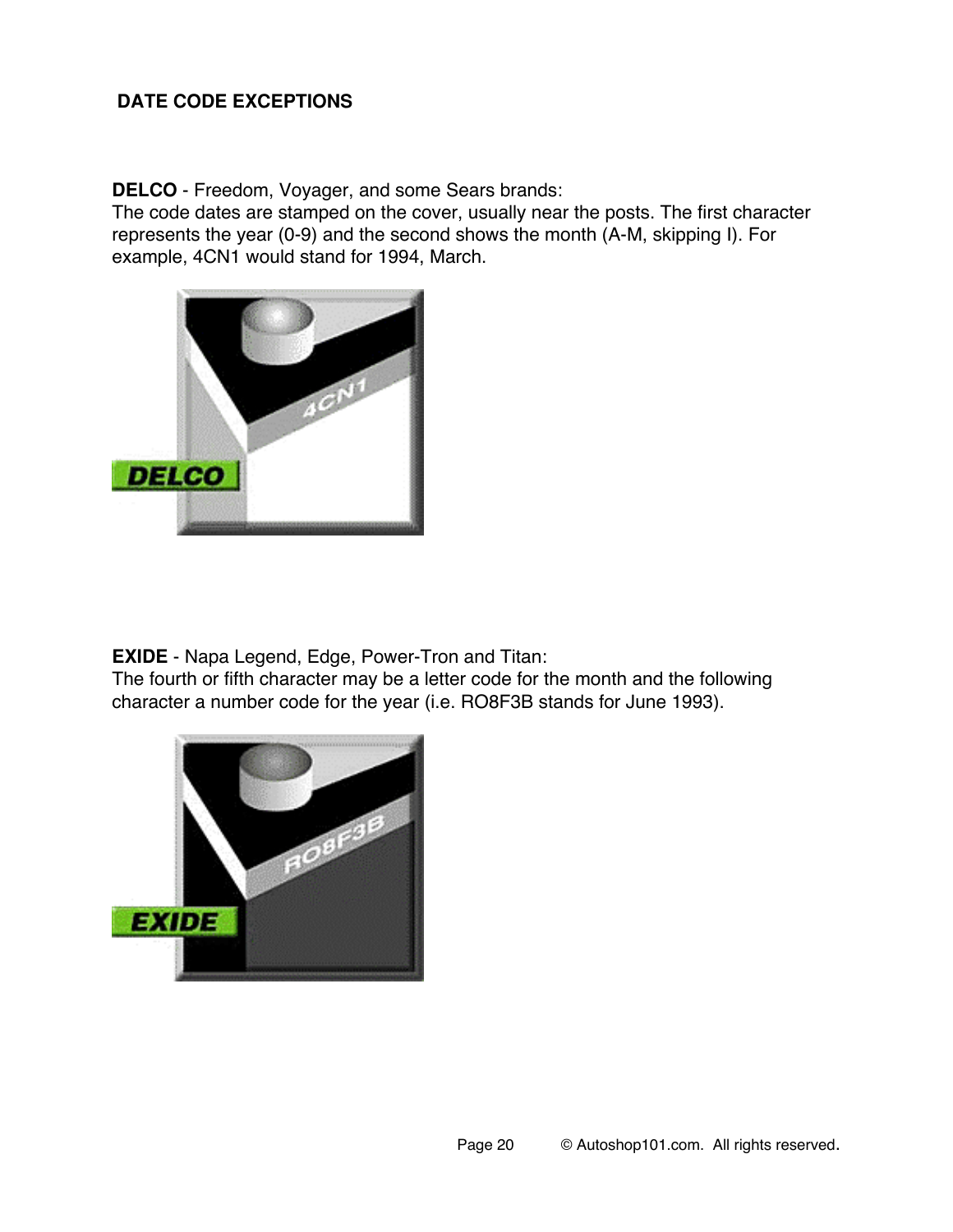# **BATTERY CAPACITY RATINGS**

Several battery capacity ratings have been established by the Battery Council International (BCl) that determine the current capacity of a battery. The current capacity is an indication of the battery's ability to develop and deliver high amperage current to the starter and provide reserve power to the electrical system.

# **1) COLD CRANKING AMPS**

The first battery rating is the **cold cranking amps (CCA) rating**. This rating indicates the ability of a battery to deliver a specified current at low temperature. The rating is determined by the amount of current a fully charged battery can supply for 30 seconds at 0'F (- 17.8'C) without having the battery terminal voltage fall below 7.2 V.

## **2) CRANKING AMPS**

The second battery rating is the **cranking amps (CA) rating** (not to be confused with COLD Cranking Amps), which is the battery's ability to deliver a cranking current at 32' F. **This CA Rating is the same test as in the CCA rating, except it is calculated at a high temperature.** A battery with a CA rating of 800 may confuse a technician who may assume it is a CCA rating number. To convert CA at 32 'F to CCA at 0 'F, divide CA by 1.25. Example: a 650 CCA rated battery has the same current capacity as a 812 CA rated battery. This apparent marketing ploy may confuse the public into thinking they are purchasing a battery which is higher in capacity than it really is.

## **3) RESERVE CAPACITY**

The third battery rating, the **reserve capacity rating,** is the time in minutes a vehicle can be driven after the charging system fails. This is roughly equivalent to the conditions after the alternator fails while the vehicle is being driven at night with the headlights on. The battery alone must supply current to the headlights and the computer/ignition system. The assumed battery load is a constant discharge current of 25 A. The reserve capacity rating is the length of time a fully charged battery that is at a temperature of 80'F (26.7'C) can supply 25 A before the terminal voltage falls below 10.5 V.

### **4) AMPERE HOUR**

The fourth battery rating, the **ampere-hour rating** (expressed in ampere-hours, or Ah) is the amount of current a fully charged battery can supply for 20 hours without having the terminal voltage fall below 10.5 V. This test is made at a temperature of 80'F (26.7'C). If a battery can deliver 4 A under these conditions, it is an 80-Ah battery (4 A X 20 hours  $= 80$  Ah).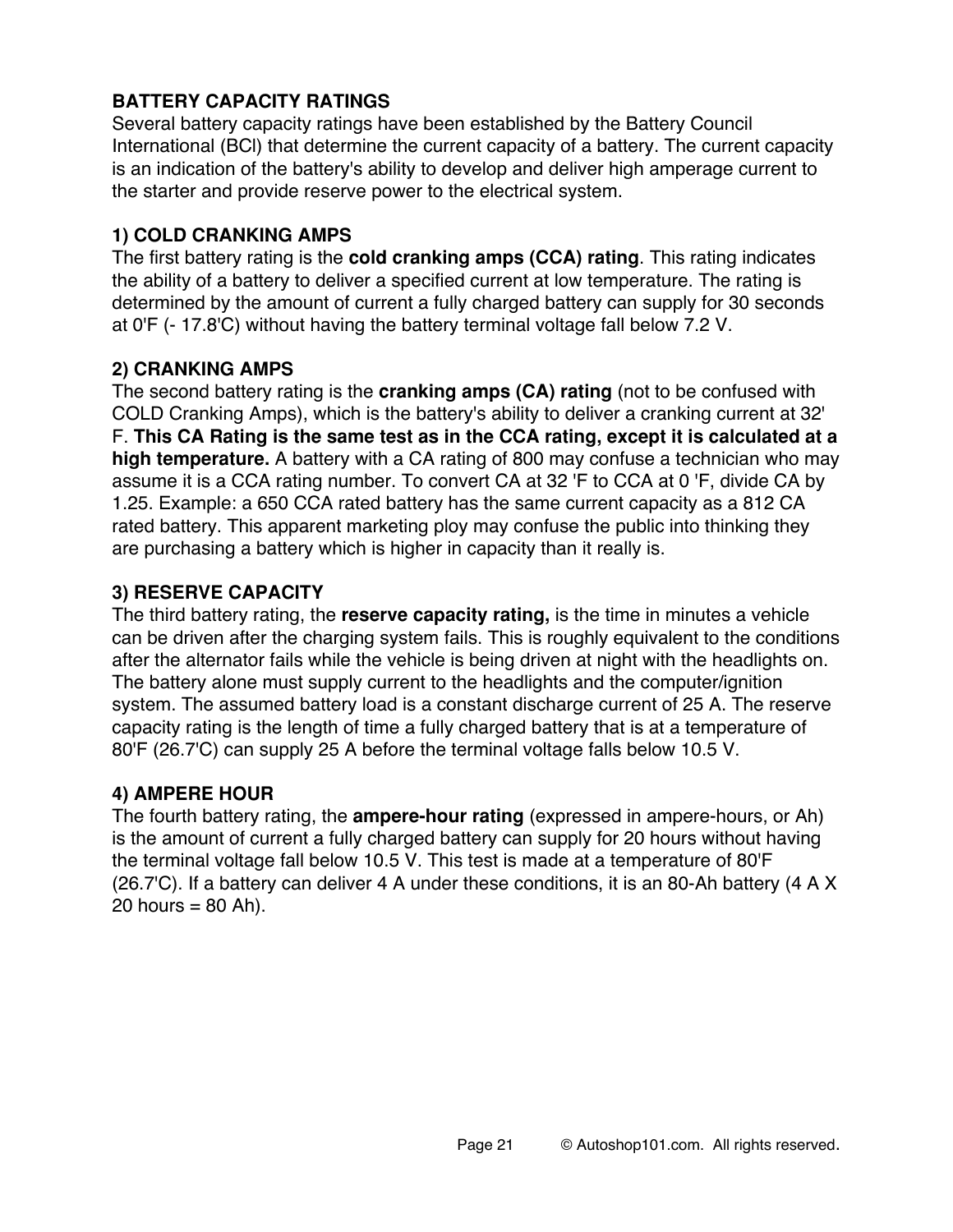# **BATTERY GROUP SIZE**

The Battery Council International (BCI) also determines the size group number. The BCI size group number identifies a battery in terms of its width, length, height, terminal design, and other physical features. Automotive manufacturers provide a designated amount of space in the engine compartment to accommodate the battery. Battery companies build batteries of various current-capacity ratings in a variety of sizes and shapes. A replacement guide is used when replacing a battery because the battery must fit into the space provided.



### **BATTERY INFORMATION LABEL**

The capacity rating and group size information is usually located on the manufactures label. Additional information may also be provided.